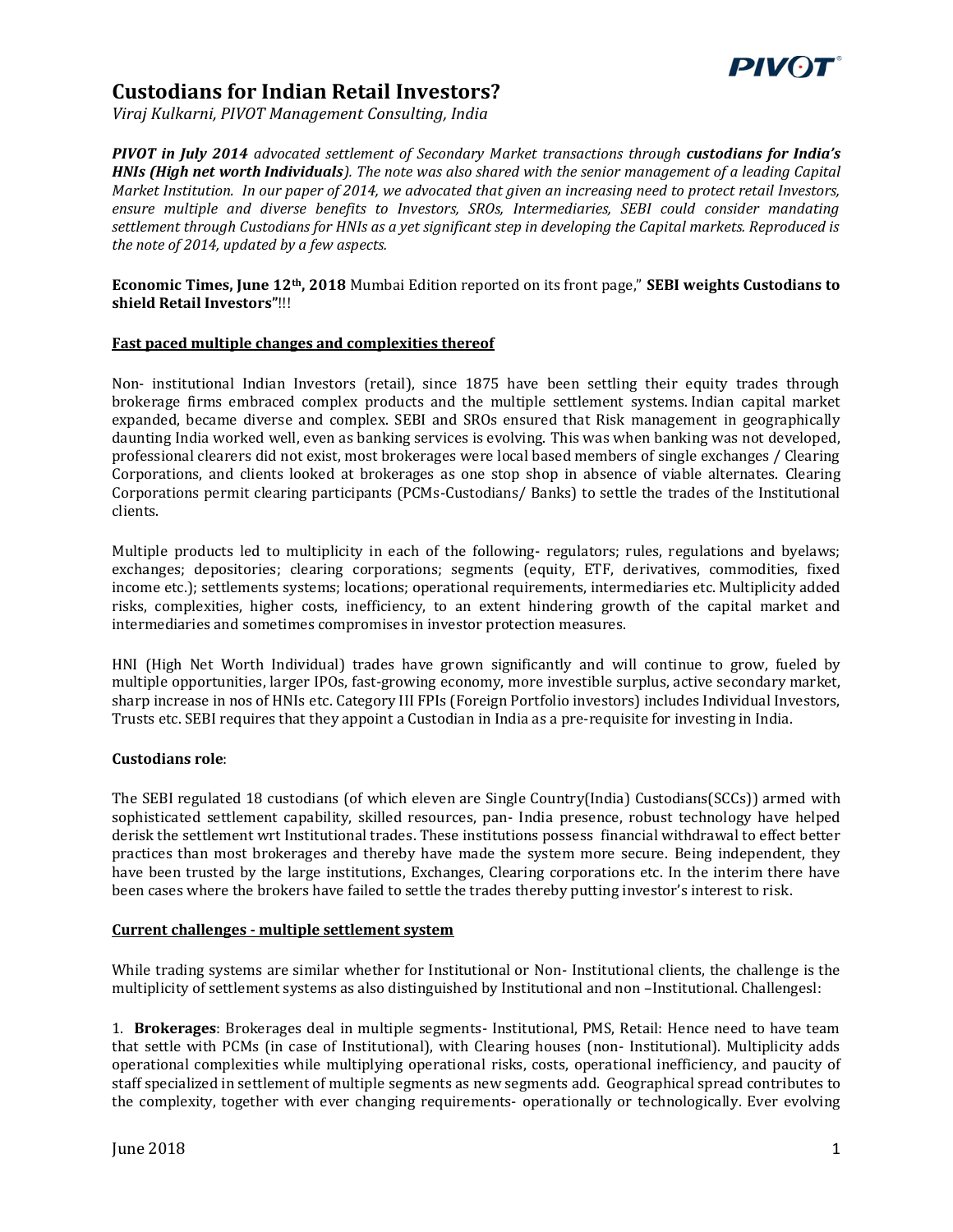

# **Custodians for Indian Retail Investors?**

*Viraj Kulkarni, PIVOT Management Consulting, India*

banking processes, longer working hours of exchanges, tight cutoff times of clearing houses and a separate one by depositories and banks, lack of interoperability between Clearing houses, varying client segment and their needs are other challenges adding to costs.

Client failures to fund margins lead to greater financial stress on Brokerages, who may pass on this to clients through higher costs of trading. Brokers maintain additional margins to settle the trades of their Non-Institutional Clients. Settlement infrastructures at Brokerages are being tested, failures lead to auctions. In some cases, default in meeting settlement obligations leads to bigger crisis.

2. **Custodians**: A separate process for HNI derivatives settlements, another one for all segments in case of Institutional clients while co-coordinating with Clearing Corporations; however, wrt equity settlements for the non- institutional clients they interact with the Clearing Participant (most often a broker!). The duality confounds the client and custodian and also impacts settlement /flow of cash wrt to Derivatives and Equity (being manned by separate entities). This adds to costs to investor disadvantage.

3. **Clearing banks**: Huge payin and payout put pressure on banks for clear funds at Central Bank (RBI).

4. **Clearing Corporations**: Ever increasing creation of multiple codes (equities, derivatives etc); Significantly large nos of CP codes (as brokers too have CP codes); delay in settlements or significantly larger auctions; additional costs on account of above; stress on settlement guarantees on account of broker exposures to settlements are some of the challenges.

5. **Clients:** Risk of client being required to keep large balances with broking house towards margin, wherein brokerage may use clients fund to cross margin between its own client and own trades.

## **Merits if Custodians settle HNI, AIF trades:**

Such a practice de-risks and expands the Capital market, lends greater transparency, consistency with policy for Category III FPIs and greater governance. It leverages on better practices of professional clearers. Current laws don't prohibit settlement of trades by custodians. Thus, no Regulatory change needed.

**Institutional Clients**: No change in status. No adverse impact

**Non- Institutional client**: Assured third party settlements; seclending; No exposure to Brokers; Confidentiality of settlements, Investors benefit from multiple services custodians offer vs what broker can provide, better MIS. Client need not keep margin with each broker they intend to trade. Reduces client risk of trading through single broking house

**Clearing Corporations**: More standard practices; additional revenues, lesser nos of participants to deal with; Significantly reduces the cost of multiple settlement practices; separate lower charges possible; Leveraging on existing structure; lesser run on the Exchange guarantee fund. Pledged stock and margin funding can be settled without any additional risk as stock and money flows directly to lender/financer

**Depositories:** Less pressure on the system

**Custodian:** Additional AUC; utilization of capacity; extension of current practices; seclending; offer variety of products, new revenue line, more integrated services to existing (derivatives settlements) and new clients; better client confidentiality

**Brokers: Significantly** reduced Operational costs; brokerages concentrate on core business- Research, Trading and Investment advice; reduce tech costs; not leveraged for quality operational people; follow global norms, lesser impact on account of attrition of Operations resources

**Exchanges**: Settlement less risky; faster products to market (unlike waiting for brokerages to effect change), adds to risk management measures; Greater investor protection; Standardization of practices

**Banks benefit:** Pledged stocks settled directly between bank and clearing corporation leads to less risk **Tax Authorities:** Concentrated settlements help to generate MIS of gains and losses

**Issuers of PMS products:** Single entity to deal with for settlement of trades; lesser nos of specialized operations teams needed; reduce costs; secure settlements; better client service